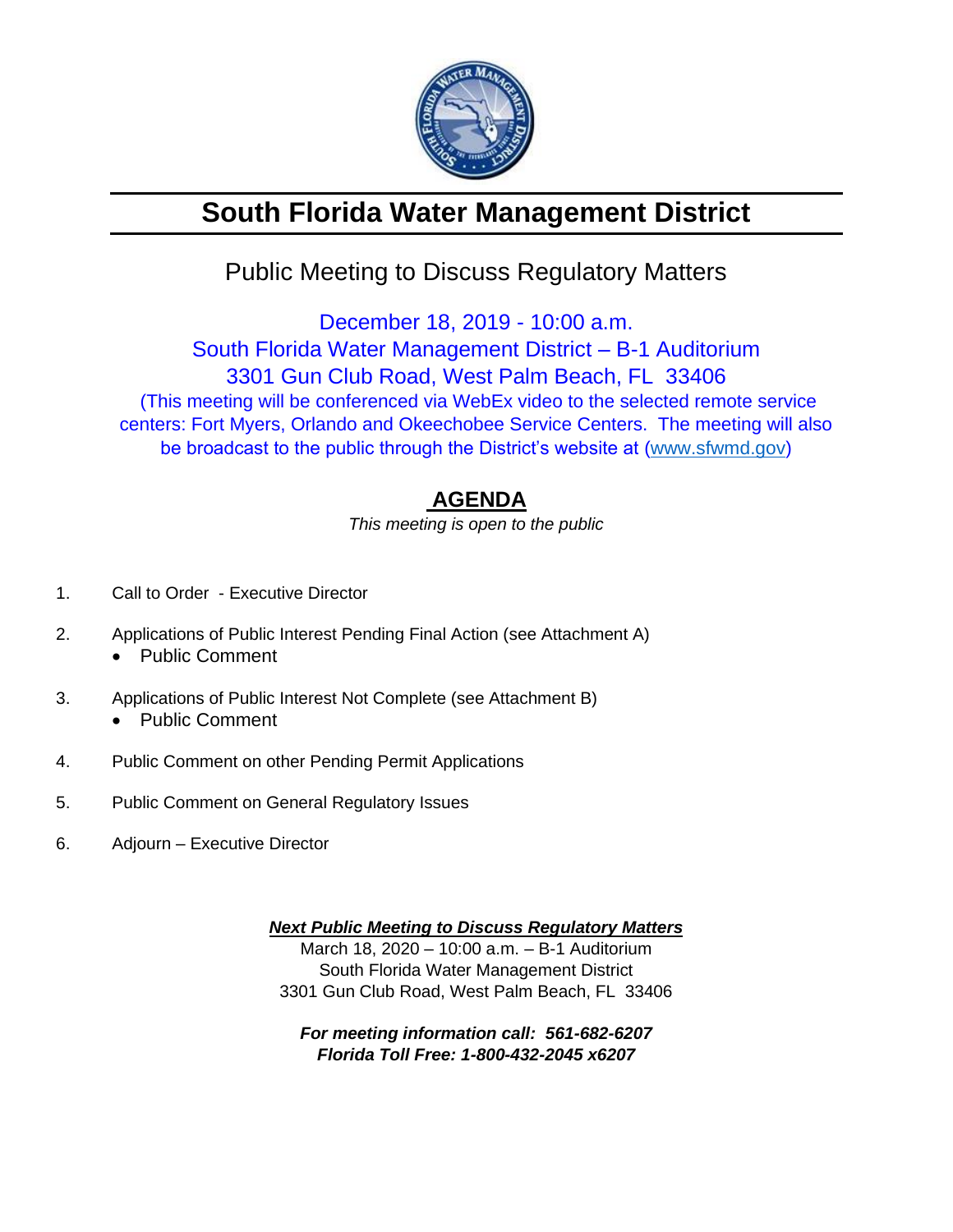#### **Applications of Public Interest PENDING FINAL ACTION Public Meeting to Discuss Regulatory Matters** BAP\_AGENDA\_HPC\_APPS **South Florida Water Management District** BAP\_AGENDA\_HPC\_APPS Report run on: December 9, 2019

#### **ATTACHMENT A**

**Project Name App No / Permit No County Default date Waiver Exp date Permittee date Permittee date Permittee date Permittee date date date date date date** 

No items at this time.